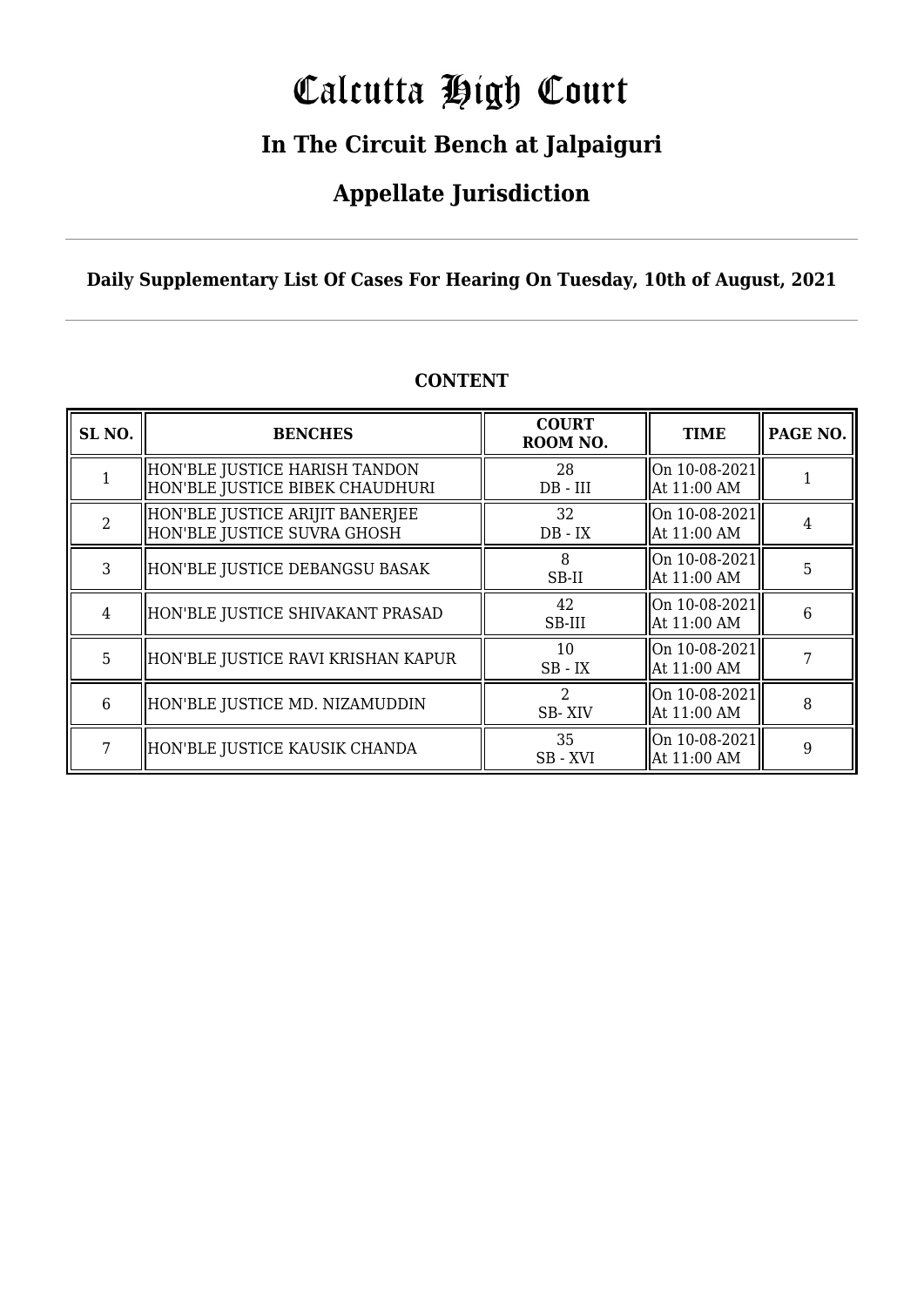

**DAILY CAUSELIST For Tuesday The 10th August 2021**

**COURT NO. 28**

**DIVISION BENCH (DB - III)**

**AT 11:00 AM**

**HON'BLE JUSTICE HARISH TANDON HON'BLE JUSTICE BIBEK CHAUDHURI (VIA VIDEO CONFERENCE)**

**FROM PRINCIPAL BENCH**

#### **APPLICATION FOR BAIL**

| 1 | CRM/743/2021 | <b>TITU TALUKDAR</b><br><b>VS</b><br>THE STATE OF WEST                                         | <b>SUDIP GUHA</b>                      |
|---|--------------|------------------------------------------------------------------------------------------------|----------------------------------------|
|   |              | <b>BENGAL</b>                                                                                  |                                        |
| 2 | CRM/746/2021 | NARAYAN SAHA AND ORS<br>VS<br>THE STATE OF WEST<br><b>BENGAL</b>                               | <b>SUDIP GUHA</b>                      |
| 3 | CRM/758/2021 | GOPAL MANDAL @ KANA<br><b>VS</b><br>THE STATE OF WEST<br><b>BENGAL</b>                         | ESHA ACHARYA                           |
|   |              | <b>APPLICATION FOR ANTICIPATORY BAIL</b>                                                       |                                        |
| 4 | CRM/719/2021 | NIRMAL BARMAN<br><b>VS</b>                                                                     | <b>SANTANU MAJI</b>                    |
|   |              | State of West Bengal                                                                           |                                        |
| 5 | CRM/729/2021 | <b>ARIF HOSSAIN</b><br><b>VS</b><br>THE STATE OF WEST<br><b>BENGAL</b>                         | <b>MADHUSHRI DUTTA</b>                 |
| 6 | CRM/733/2021 | <b>JUGAL SARKAR</b><br><b>VS</b><br>THE STATE OF WEST<br><b>BENGAL</b>                         | <b>JAYDEEP KANTA</b><br><b>BHOWMIK</b> |
| 7 | CRM/741/2021 | AMAR DIP BANIA @ AMAR<br><b>DWIP BANIYA</b><br><b>VS</b><br>THE STATE OF WEST<br><b>BENGAL</b> | <b>HILLOL SAHA</b><br><b>PODDER</b>    |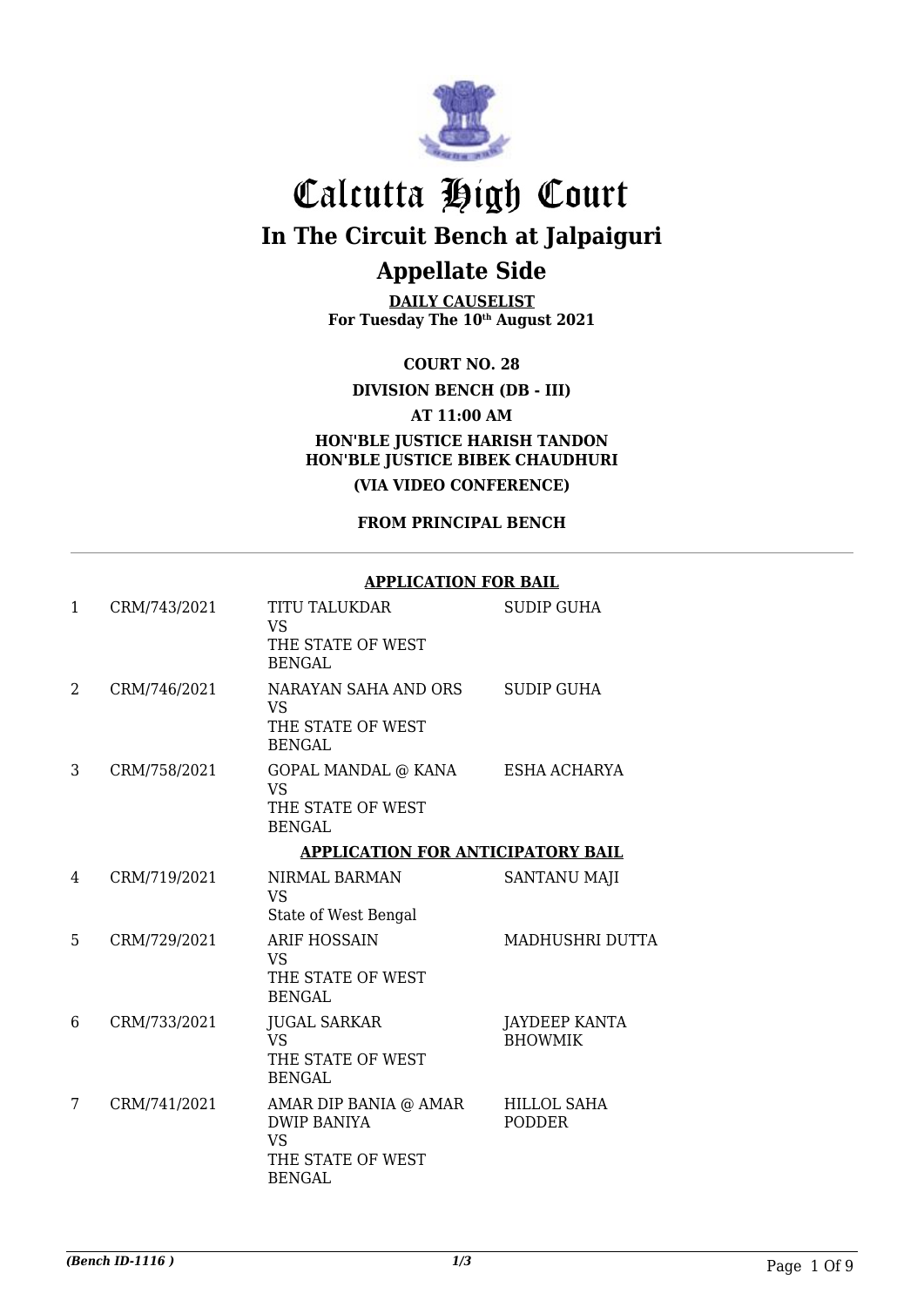| 8  | CRM/751/2021                 | SAJAL MANDAL @ SAJAL<br><b>MONDAL</b><br><b>VS</b><br>THE STATE OF WEST<br><b>BENGAL</b> | MADHUSHRI DUTTA                        |
|----|------------------------------|------------------------------------------------------------------------------------------|----------------------------------------|
| 9  | CRM/755/2021                 | <b>BARNALI DEY GOSWAMI</b><br><b>VS</b><br>THE STATE OF WEST<br><b>BENGAL</b>            | JAYDEEP KANTA<br><b>BHOWMIK</b>        |
| 10 | CRM/761/2021                 | ASHIM KIRTANIYA AND<br><b>ANR</b><br><b>VS</b>                                           | <b>JEENIA RUDRA</b>                    |
|    |                              | State of West Bengal                                                                     |                                        |
| 11 | CRM/762/2021                 | NABIKARIM MIAH @ MIYA<br><b>VS</b><br>THE STATE OF WEST<br><b>BENGAL</b>                 | <b>SUDIP GUHA</b>                      |
| 12 | CRM/764/2021                 | RATUL MALAKAR<br><b>VS</b><br>State of West Bengal                                       | <b>SANANDA</b><br><b>BHATTACHARYYA</b> |
| 13 | CRM/778/2021                 | MANTOSH DAKUA AND ORS<br><b>VS</b><br>THE STATE OF WEST<br><b>BENGAL</b>                 | <b>HILLOL SAHA</b><br><b>PODDER</b>    |
| 14 | CRM/780/2021                 | HIRANMOY ROY @<br><b>HIRANMAY ROY</b><br><b>VS</b><br>THE STATE OF WEST<br><b>BENGAL</b> | <b>ANIRBAN BANERJEE</b>                |
| 15 | CRM/781/2021                 | NAREN BARMAN @ BUDU<br>VS<br>THE STATE OF WEST<br><b>BENGAL</b>                          | <b>HILLOL SAHA</b><br><b>PODDER</b>    |
| 16 | CRM/785/2021                 | BIKASH PRADHAN AND ANR<br><b>VS</b><br>State of West Bengal                              | RANJIT SINGH                           |
| 17 | CRM/790/2021                 | SATYAKI CHAKRABORTY<br><b>VS</b><br>State of West Bengal                                 | PUJA GOSWAMI                           |
| 18 | CRM/798/2021                 | JOYDEEP MANDAL @<br><b>HODOL</b><br><b>VS</b><br>State of West Bengal                    | <b>SAYAN KANJILAL</b>                  |
|    |                              | <b>APPLICATION</b>                                                                       |                                        |
| 19 |                              | IA NO. CRAN/1/2021 BANI BANERJEE AND ORS<br>Vs                                           | HILLOL SAHA<br><b>PODDER</b>           |
|    | In CRM/292/2021              | THE STATE OF WEST<br><b>BENGAL</b>                                                       | <b>HILLOL SAHA</b><br><b>PODDER</b>    |
| 20 | IA NO. CRAN/1/2021 SAHEB ALI | Vs                                                                                       | <b>SUMAN SEHANABIS</b><br>(MANDAL)     |
|    | In CRM/458/2021              | THE STATE OF WEST<br><b>BENGAL</b>                                                       | <b>SUMAN SEHANABIS</b><br>(MANDAL)     |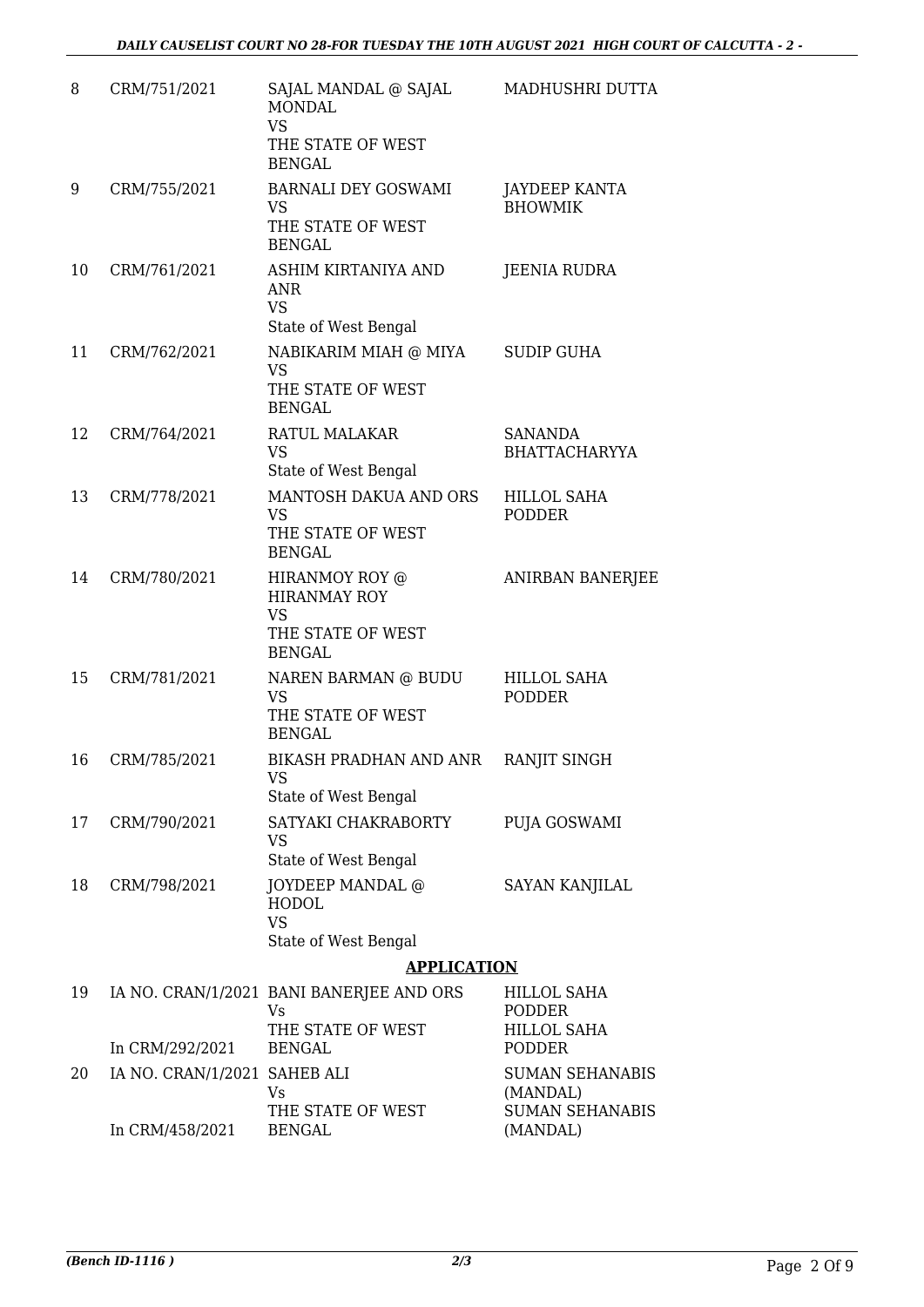| 21 | IA NO. CRAN/1/2021 SAHANUR MIA    | Vs<br>THE STATE OF WEST                                                                   | <b>HILLOL SAHA</b><br><b>PODDER</b><br><b>HILLOL SAHA</b> |
|----|-----------------------------------|-------------------------------------------------------------------------------------------|-----------------------------------------------------------|
|    | In CRM/499/2021                   | <b>BENGAL</b>                                                                             | <b>PODDER</b>                                             |
| 22 |                                   | IA NO. CRAN/1/2021 SUSHANTA BARMAN AND<br><b>ORS</b><br>Vs                                | <b>HILLOL SAHA</b><br><b>PODDER</b><br><b>HILLOL SAHA</b> |
|    | In CRM/242/2021                   | THE STATE OF WEST<br><b>BENGAL</b>                                                        | <b>PODDER</b>                                             |
| 23 |                                   | IA NO. CRAN/1/2021 RAMESH MANJU BISHNOI@<br>RAMESH MANJU BISHNOY@<br>RAMESH KUMAR BISHNOI | PRITAM ROY<br>PRITAM ROY                                  |
|    | In CRM/497/2021                   | Vs<br>THE STATE OF WEST<br><b>BENGAL</b>                                                  |                                                           |
| 24 |                                   | IA NO. CRAN/1/2021 RAJU BARMAN @ BABAI<br><b>BARMAN</b><br>Vs                             | SUBHASISH MISRA<br>SUBHASISH MISRA                        |
|    | In CRM/534/2021                   | THE STATE OF WEST<br><b>BENGAL</b>                                                        |                                                           |
| 25 | IA NO. CRAN/2/2021 CHANDAN LASKAR | <b>Vs</b><br>THE STATE OF WEST                                                            | SUBHASISH MISRA<br>SUBHASISH MISRA                        |
|    | In CRM/579/2021                   | <b>BENGAL</b>                                                                             |                                                           |
| 26 |                                   | IA NO. CRAN/1/2021 LALIT BARMAN AND ORS<br><b>Vs</b><br>The State of West Bengal          | <b>HILLOL SAHA</b><br><b>PODDER</b><br><b>HILLOL SAHA</b> |
|    | In CRM/128/2021                   |                                                                                           | <b>PODDER</b>                                             |
| 27 |                                   | IA NO. CRAN/1/2021 SAKIYA BIBI@ SAFIYA BIBI<br>Vs<br>THE STATE OF WEST                    | <b>HILLOL SAHA</b><br><b>PODDER</b><br><b>HILLOL SAHA</b> |
|    | In CRM/362/2021                   | <b>BENGAL</b>                                                                             | <b>PODDER</b>                                             |
| 28 |                                   | IA NO. CRAN/1/2021 DHRUBAJYOTI ROY AND<br><b>ORS</b><br><b>Vs</b>                         | <b>HILLOL SAHA</b><br><b>PODDER</b><br><b>HILLOL SAHA</b> |
|    | In CRM/473/2021                   | THE STATE OF WEST<br><b>BENGAL</b>                                                        | <b>PODDER</b>                                             |
|    |                                   | <b>RELAXATION OF BAIL</b>                                                                 |                                                           |
| 29 | CRM/74/2021                       | SARJU SHARMA<br><b>VS</b><br>THE STATE OF WEST<br><b>BENGAL</b>                           | ANIRBAN BANERJEE                                          |

IA NO: CRAN/1/2021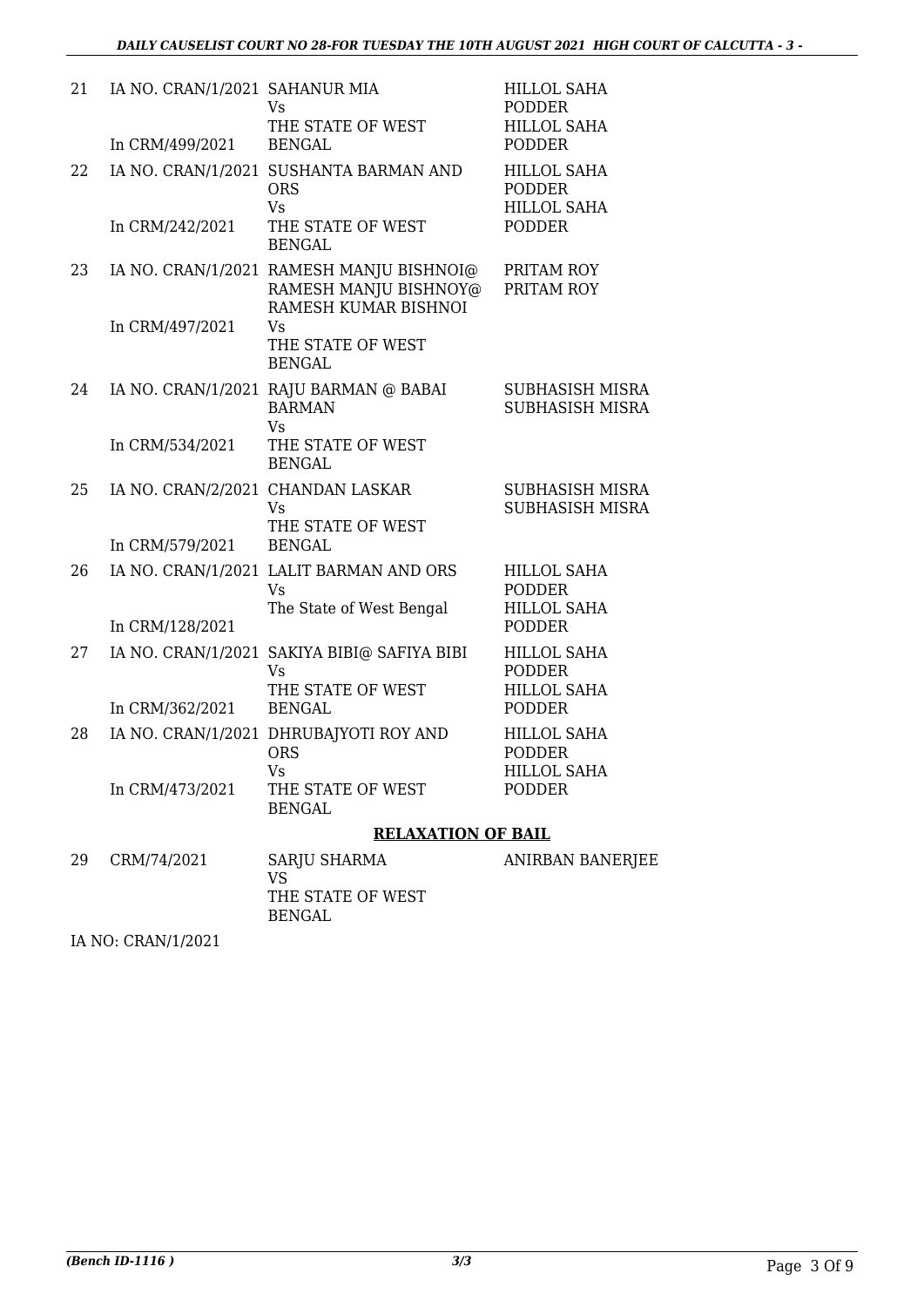

**DAILY CAUSELIST For Tuesday The 10th August 2021**

**COURT NO. 32**

**DIVISION BENCH (DB - IX)**

**AT 11:00 AM**

**HON'BLE JUSTICE ARIJIT BANERJEE HON'BLE JUSTICE SUVRA GHOSH**

**(VIA VIDEO CONFERENCE)**

**FROM PRINCIPAL BENCH**

#### **APPLICATION FOR BAIL**

|   | (12.08.2021)<br>In CRM/479/2021                                   | IA NO. CRAN/1/2021 SOHONLAL AND ANR<br>Vs.<br>THE STATE OF WEST<br><b>BENGAL</b> | JAYDEEP KANTA<br><b>BHOWMIK</b><br>JAYDEEP KANTA<br><b>BHOWMIK</b> |
|---|-------------------------------------------------------------------|----------------------------------------------------------------------------------|--------------------------------------------------------------------|
| 2 | IA NO. CRAN/1/2021 RUSTOM MIAH<br>(12.08.2021)<br>In CRM/509/2021 | Vs.<br>THE STATE OF WEST<br><b>BENGAL</b>                                        | <b>ARUSHI RATHORE</b><br><b>ARUSHI RATHORE</b>                     |
|   | CRM/648/2021                                                      | IJAJ ALAM<br>VS<br>THE STATE OF WEST<br><b>BENGAL</b>                            | <b>BABLU MITRA</b>                                                 |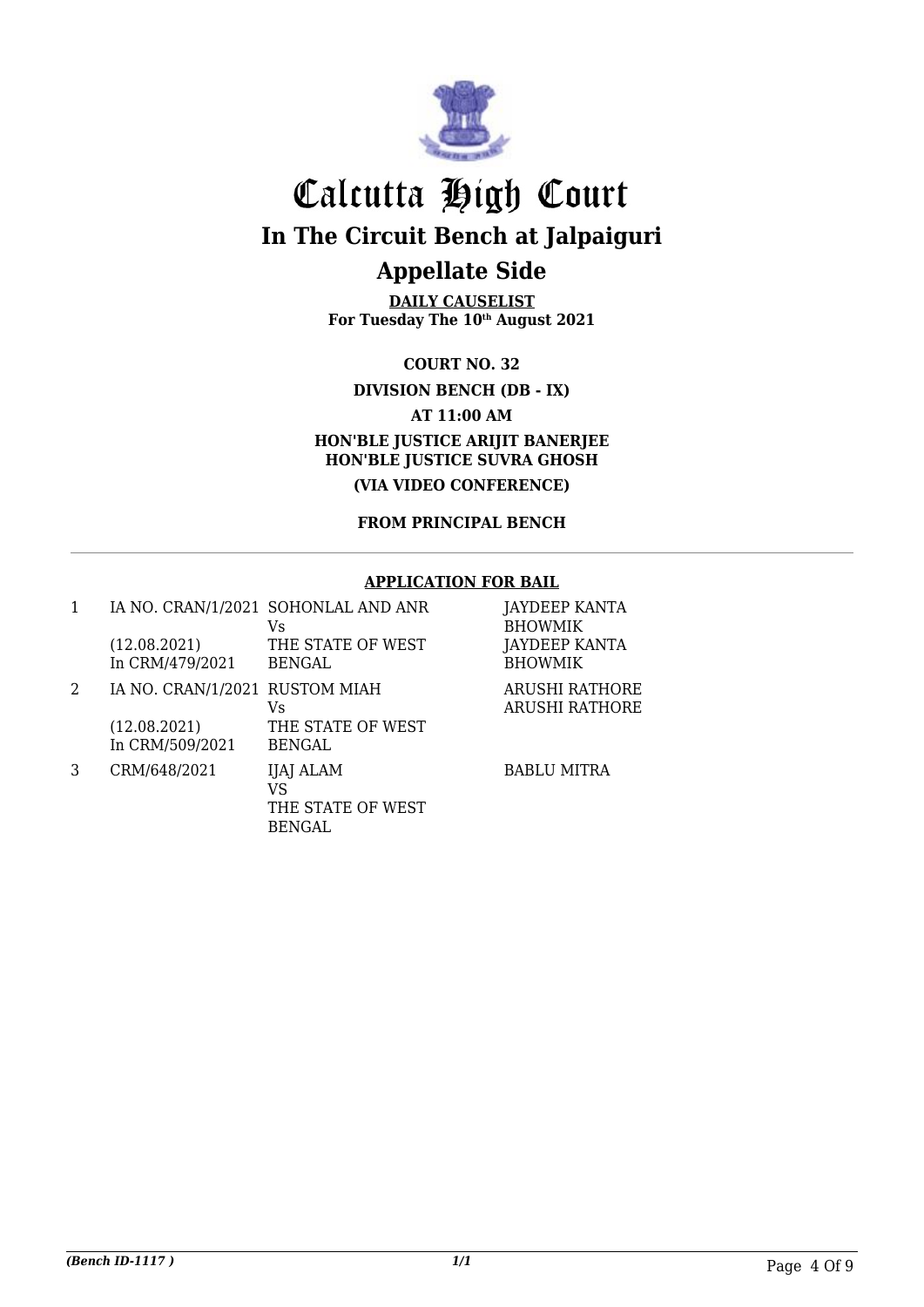

**DAILY CAUSELIST For Tuesday The 10th August 2021**

**COURT NO. 8 SINGLE BENCH (SB-II) AT 11:00 AM HON'BLE JUSTICE DEBANGSU BASAK (VIA VIDEO CONFERENCE)**

**FROM PRINCIPAL BENCH**

#### **MOTION**

1 WPA/1116/2021 KOHINOOR TEA COMPANY LIMITED AND ORS VS THE STATE OF WEST BENGAL AND ORS DEBORSHI DHAR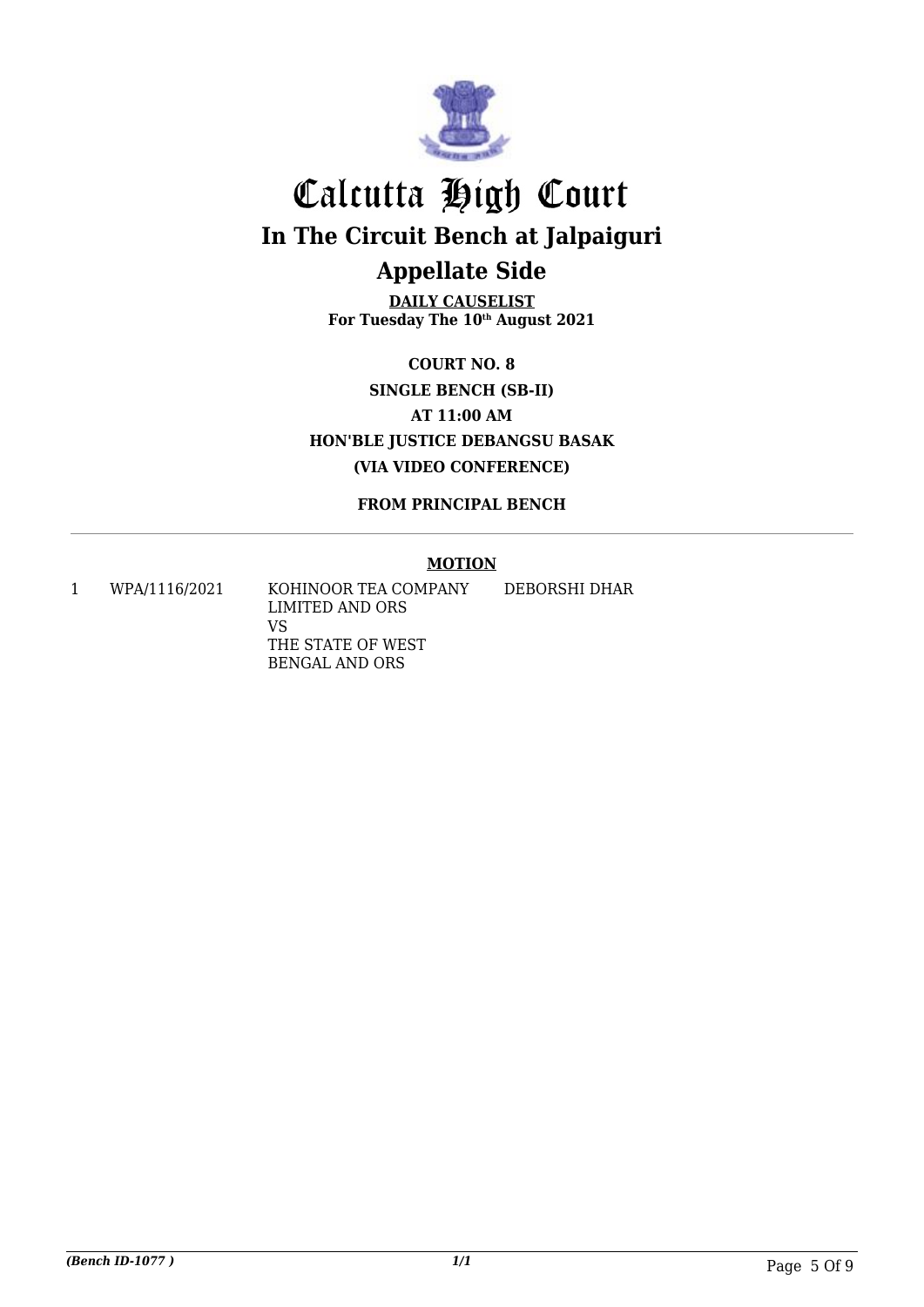

**DAILY CAUSELIST For Tuesday The 10th August 2021**

**COURT NO. 42 SINGLE BENCH (SB-III) AT 11:00 AM HON'BLE JUSTICE SHIVAKANT PRASAD (VIA VIDEO CONFERENCE)**

**FROM PRINCIPAL BENCH**

#### **BAIL IN CONNECTION WITH APPEAL**

|                | IA NO. CRAN/2/2021 SUDIB BARMAN @ SUDIP | HILLOL SAHA   |
|----------------|-----------------------------------------|---------------|
|                | <b>BARMAN @ SUDHA</b>                   | <b>PODDER</b> |
|                | Vs                                      | HILLOL SAHA   |
| In CRA/11/2021 | THE STATE OF WEST                       | <b>PODDER</b> |
|                | BENGAL AND ANR                          |               |

*(Bench ID-1019 ) 1/1* Page 6 Of 9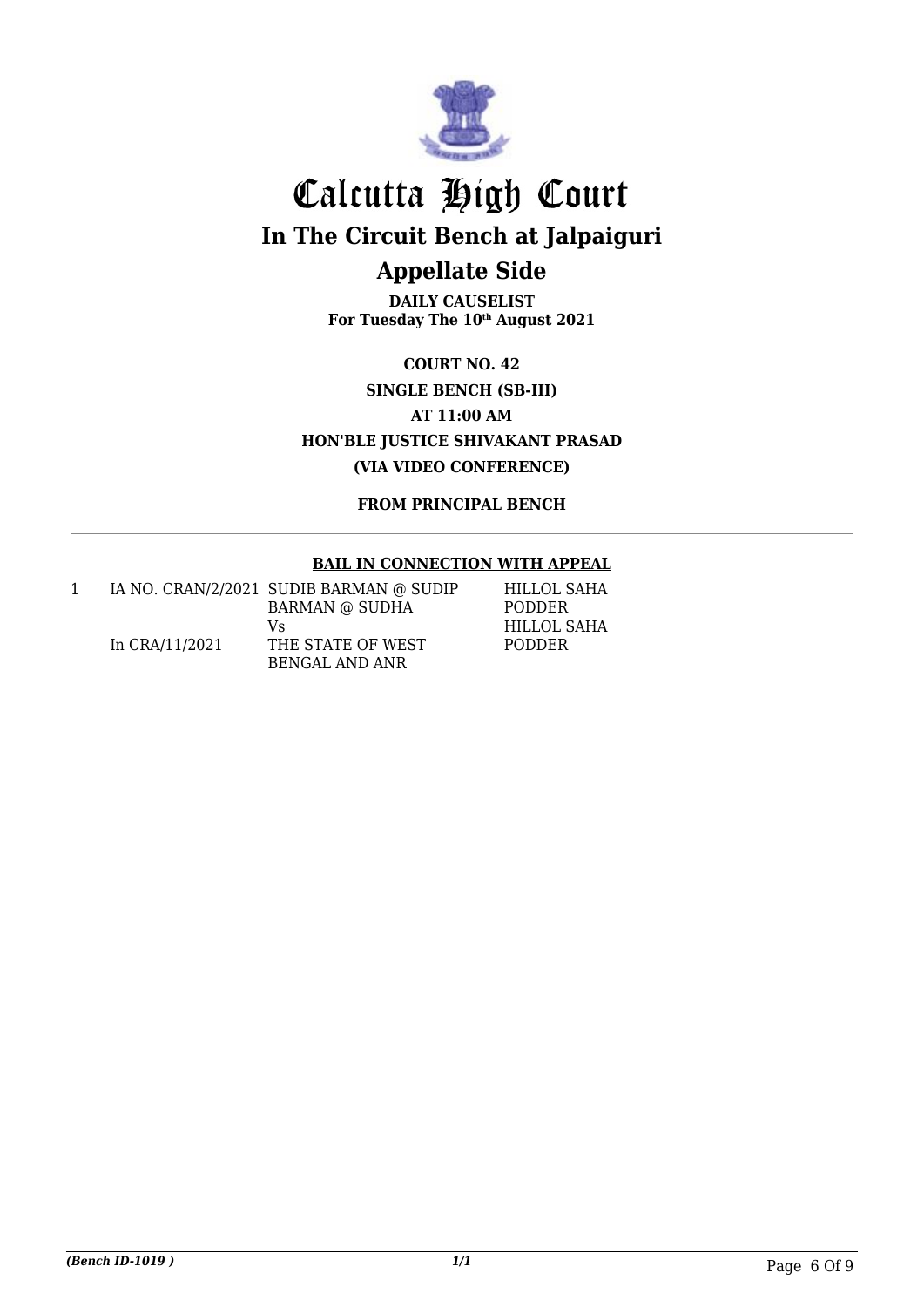

**DAILY CAUSELIST For Tuesday The 10th August 2021**

**COURT NO. 10 SINGLE BENCH (SB - IX) AT 11:00 AM HON'BLE JUSTICE RAVI KRISHAN KAPUR (VIA VIDEO CONFERENCE)**

**FROM PRINCIPAL BENCH**

#### **MOTION**

1 WPA/1099/2021 ANJALI SUTRADHAR AND ORS VS Union of India AND ORS

AVIROOP BHATTACHARYA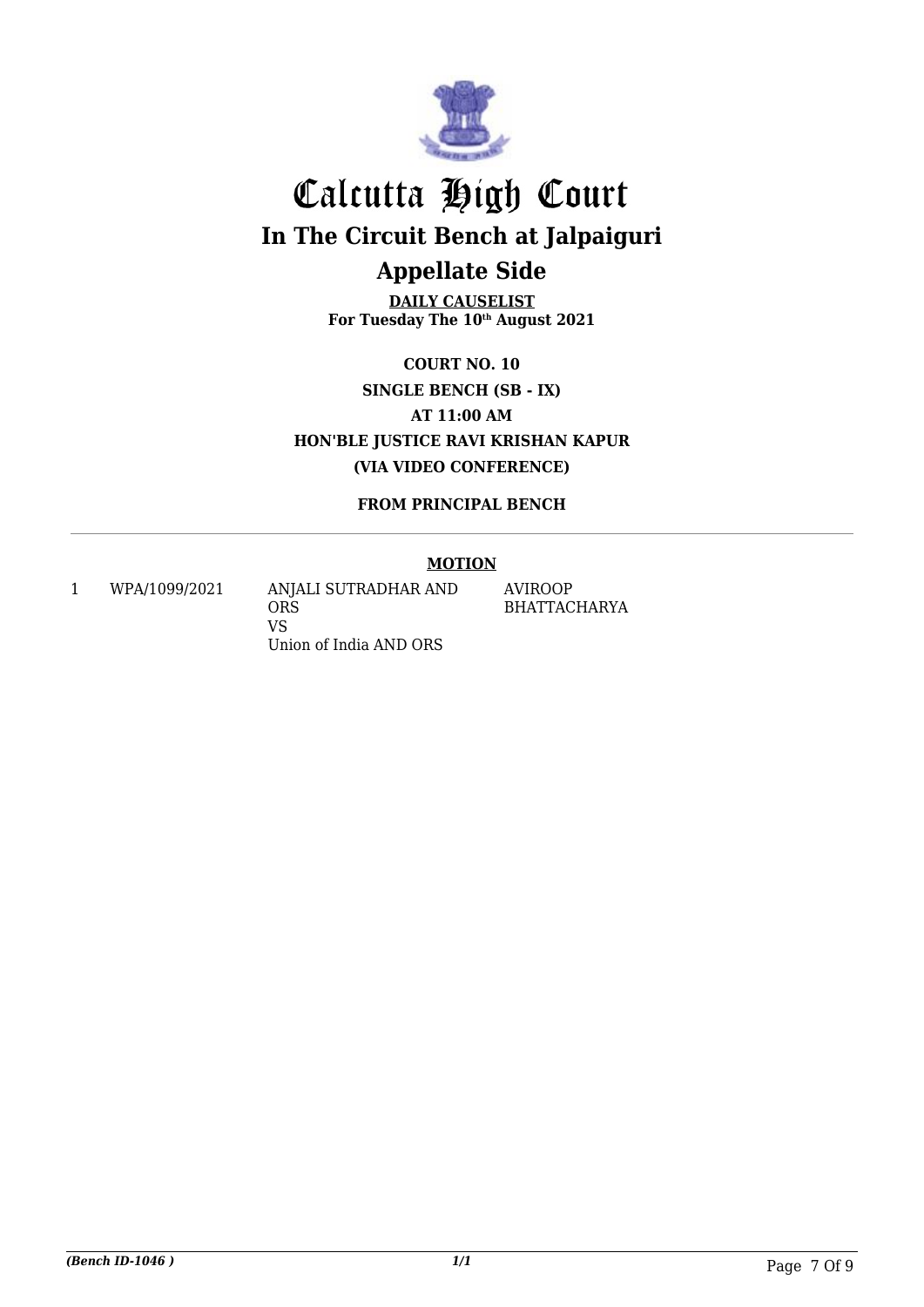

**DAILY CAUSELIST For Tuesday The 10th August 2021**

**COURT NO. 2 SINGLE BENCH (SB- XIV) AT 11:00 AM HON'BLE JUSTICE MD. NIZAMUDDIN (VIA VIDEO CONFERENCE)**

**FROM PRINCIPAL BENCH**

#### **MOTION**

|                | WPA/1117/2021 | MANOJ PATIL<br>VS        |
|----------------|---------------|--------------------------|
|                |               | Union of India AND ORS   |
| $\mathfrak{D}$ | WPA/1128/2021 | CHANDAN CHATTERJEE<br>VS |
|                |               | Union of India AND ORS   |

KAUSTUV SHOME

PROTYUSH CHATTERJEE